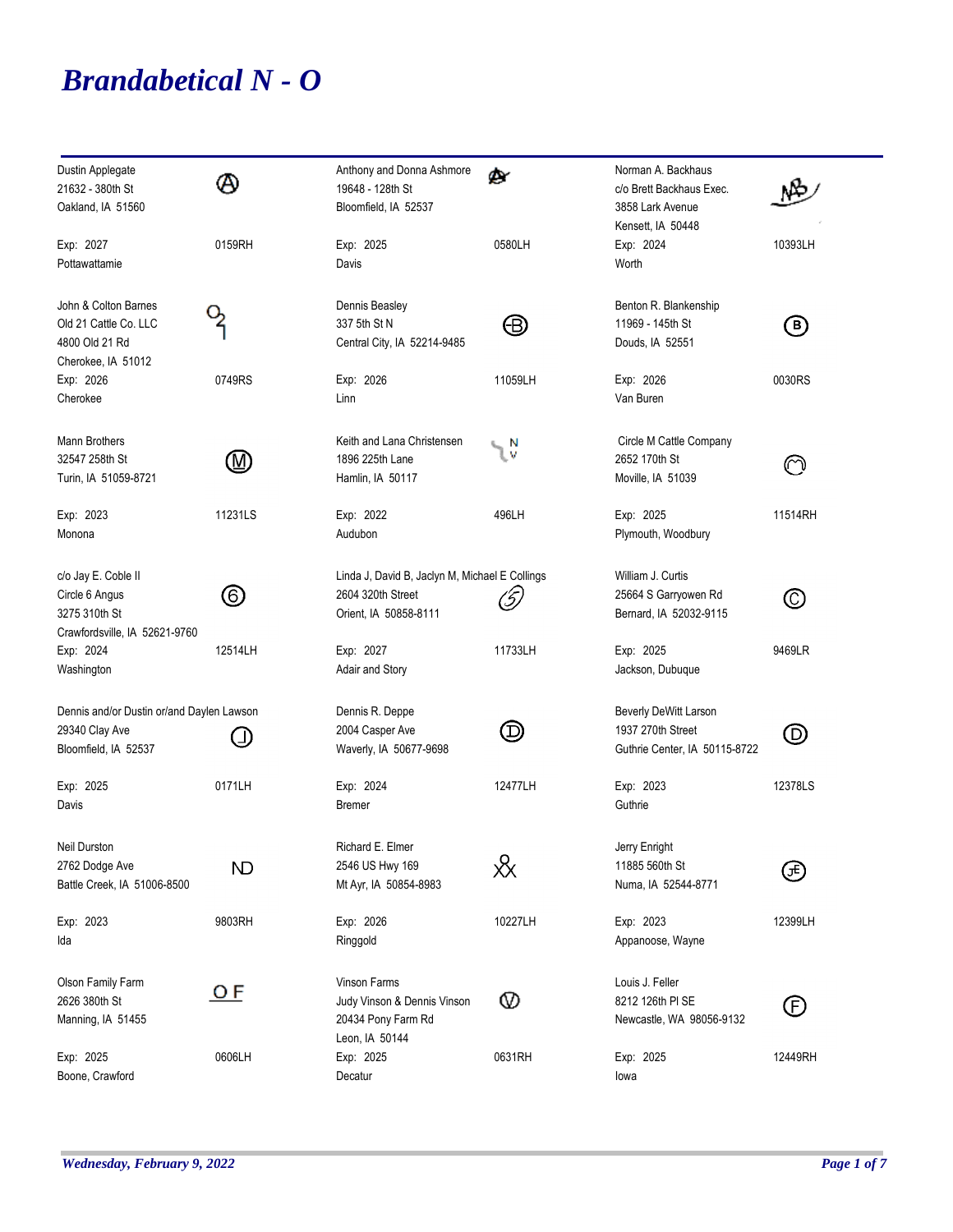| Quintin D. Fort                           |             | Thomas J or Leisa A Frey  |                                    | Thomas J or Leisa A Frey            |         |
|-------------------------------------------|-------------|---------------------------|------------------------------------|-------------------------------------|---------|
| 11478 Hwy 38                              | Œ           | 1649 North Gray Rock Rd   | N <sub>1</sub>                     | 1649 North Gray Road                |         |
| Center Junction, IA 52212-7560            |             | LaPorte, CO 80535         |                                    | LaPorte, CO 80535                   |         |
|                                           |             |                           |                                    |                                     |         |
| Exp: 2023                                 | 12459LH     | Exp: 2027                 | 12273LH                            | Exp: 2027                           | 12274LH |
| Jones, Linn                               |             | Adams, Union, Ringgold    |                                    | Adams, Union, Ringgold              |         |
|                                           |             |                           |                                    |                                     |         |
| Glenn James Fry                           |             | Glenn James Fry           |                                    | Henry or Kimberly Gingerich         |         |
| Brandi R. Oesch                           |             | Brandi R. Oesch           |                                    | 25535 Quest Rd                      |         |
| 19001 195th Ave                           |             | 19001 195th Ave           |                                    | Leon, IA 50144                      | Н٨      |
| Leon, IA 50144                            |             | Leon, IA 50144            |                                    |                                     |         |
| Exp: 2027                                 | 0205LR      | Exp: 2027                 | 0206LS                             | Exp: 2026                           | 0755LH  |
| Decatur                                   |             | Decatur                   |                                    | Decatur                             |         |
|                                           |             |                           |                                    |                                     |         |
| Jim & Joy Goins                           |             | Dusty Green               |                                    | Douglas, James & Ricky Greenfield   |         |
| 1530 County Highway J 23                  | Œ           | 1488 330th Avenue         |                                    | 3389 Pleasant Creek Rd              | O)      |
| Diagonal, IA 50845-8801                   |             | Woodburn, IA 50275        |                                    | Palo, IA 52324                      |         |
|                                           |             |                           |                                    |                                     |         |
| Exp: 2024                                 | 9922LH      | Exp: 2026                 | 0662LH                             | Exp: 2024                           | 1683RH  |
| Ringgold                                  |             | Clarke                    |                                    | Davis, Lee, Linn, Van Buren         |         |
|                                           |             |                           |                                    |                                     |         |
| Vincent Guzinski                          |             | Donald D. Hart            |                                    | Nathan Harvey                       |         |
| PO Box 391                                | ⊚           | 13734 Bernard Rd          | $\large{\textcircled{\textsf{H}}}$ | 4811 SE 104th Street                | 붞       |
| Stuart, IA 50250-0096                     |             | Maquoketa, IA 52060-8923  |                                    | Runnells, IA 50237                  |         |
|                                           |             |                           |                                    |                                     |         |
| Exp: 2025                                 | 11417RH     | Exp: 2025                 | 2506RR                             | Exp: 2023                           | 1903LH  |
| Guthrie                                   |             | Jackson                   |                                    | Polk                                |         |
|                                           |             |                           |                                    |                                     |         |
| Leland Hathaway & Scott C & David R Maule |             | Donald K Hewlett          |                                    | <b>Hockenson Quarter Horses</b>     |         |
| Hathaway & Maule                          | NH          | Quail Ridge Ranch LLC     |                                    | Reid and Melanie Hockenson          | Ή       |
| 19693 Larpenteur Memorial Rd              |             | 12327 180th Street        |                                    | 1040 - 160th St.                    |         |
| Turin, IA 51040-8758                      |             | Grand River, IA 50108     |                                    | Nichols, IA 52766                   |         |
| Exp: 2025                                 | 9423LH      | Exp: 2023                 | 10620LH                            | Exp: 2025                           | 0515LH  |
| Monona                                    |             | Decatur                   |                                    | Muscatine, Johnson, Wayne and Cedar |         |
|                                           |             |                           |                                    |                                     |         |
| Jeff Hoover                               |             | Don & Lisa Houk           |                                    | Donald A. Ingersoll                 |         |
| 44990 75th Lane                           |             | Double H Ranch            | ሇ                                  | 57832 Highway 65                    | Ξ       |
| Norwalk, IA 50211                         |             | 16672 87th St             |                                    | Lucas, IA 50151-8489                |         |
|                                           |             | Ottumwa, IA 52501-9066    |                                    |                                     |         |
| Exp: 2024                                 | 10408LH     | Exp: 2024                 | 11332LH                            | Exp: 2026                           | 12169LR |
| Warren                                    |             | Wapello                   |                                    | Lucas                               |         |
|                                           |             |                           |                                    |                                     |         |
| Daniel William Jenkins                    |             | Galen and Patti Jimmerson |                                    | Cody Jimmerson                      |         |
| 988 2016th Drive                          | $\mathbb O$ | 16604 110th Ave.          | 00                                 | 620 W Elm St.                       |         |
| Boone, IA 50306                           |             | Grand River, IA 50108     |                                    | Ogden, IA 50212                     |         |
|                                           |             |                           |                                    |                                     |         |
| Exp: 2018                                 | 0235LH      | Exp: 2017                 | 0145LS                             | Exp: 2026                           | 2240LS  |
| Boone                                     |             | Decatur                   |                                    | Boone                               |         |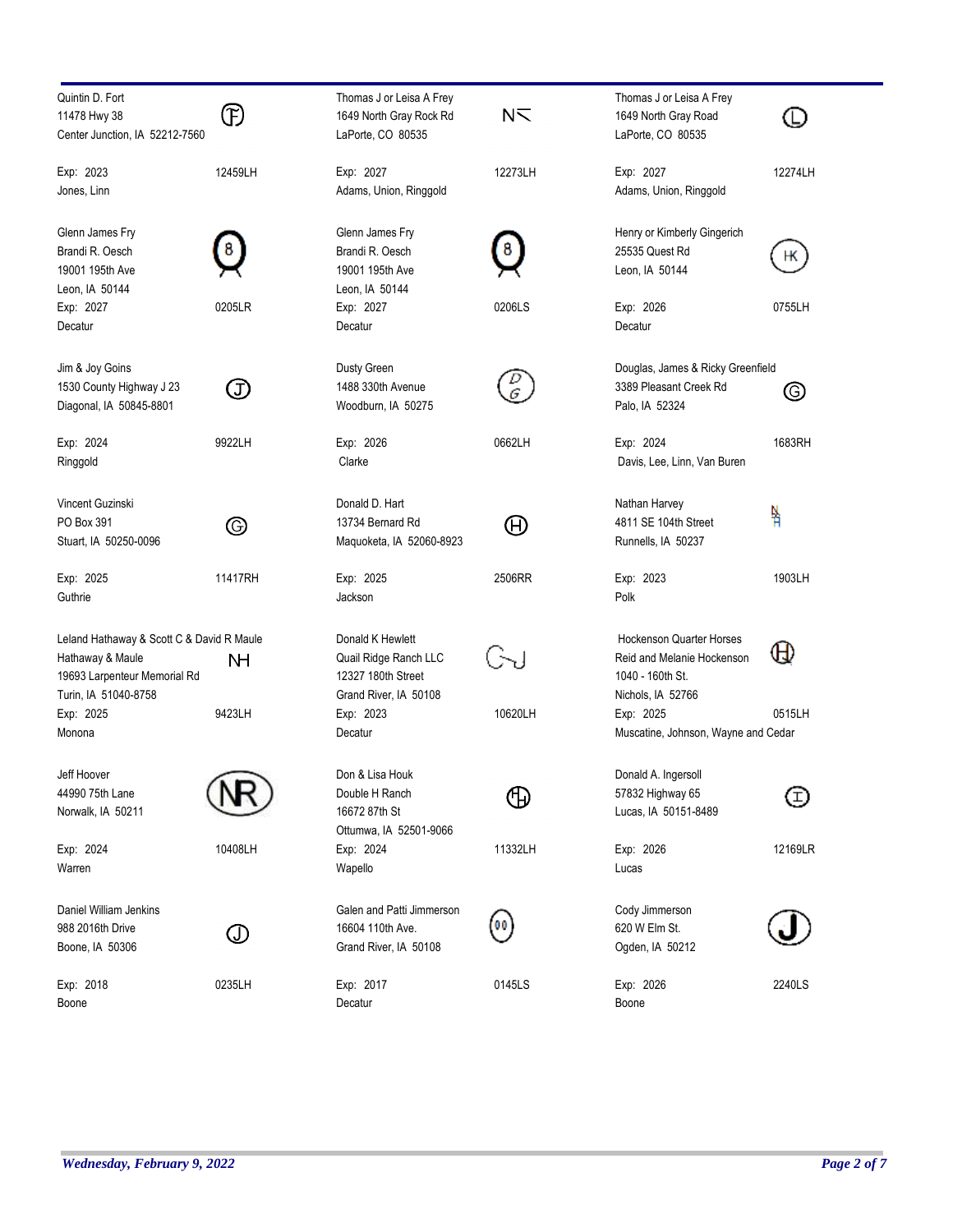| Rhonda Johnson<br>1528 - 300th Ave<br>Osceola, IA 50213                                                         | ⊶                        | Randall Mark Johnston<br>PO Box 134<br>Kellerton, IA 50133-0134                                 | (D                 | Frank J. Jones<br>68717 680th St<br>Cumberland, IA 50843                                | (J)                       |
|-----------------------------------------------------------------------------------------------------------------|--------------------------|-------------------------------------------------------------------------------------------------|--------------------|-----------------------------------------------------------------------------------------|---------------------------|
| Exp: 2027<br>Clarke                                                                                             | 0804LH                   | Exp: 2025<br>Decatur, Wayne                                                                     | 10786LH            | Exp: 2026<br>Cass                                                                       | 10942RH                   |
| James E. Jury<br>Circle Bar J Ranch<br>33644 230th St<br>Farmington, IA 52626-8000                              | $\bigcirc$               | James E. Jury<br>Circle Bar J Ranch<br>33644 230th St<br>Farmington, IA 52626-8000              | $\circledcirc$     | David Kalsem<br>Kalsem Farm Inc<br>30342 535th Ave<br>Huxley, IA 50124-8037             | $\circledR$               |
| Exp: 2023<br>Lee, Van Buren                                                                                     | 9797RH                   | Exp: 2023<br>Lee, Van Buren                                                                     | 9794LH             | Exp: 2025<br>Story                                                                      | 2377LS                    |
| Mark and Nicole Kickbush<br>6598 Stone St<br>New Virginia, IA 50210                                             | ᄎ                        | Kevin and JoAnn Klein<br>11596 US Hwy 16<br>Custer, SD 57730                                    | ଓ                  | Kevin and JoAnn Klein<br>11596 US Hwy 16<br>custer, 50 57736                            | ত                         |
| Exp: 2025<br>Warren                                                                                             | 0434LH                   | Exp: 2025<br>Grundy, Marshall                                                                   | 0583LH             | Exp: 2025<br>Grundy, Marshall                                                           | 0584LS                    |
| Aubry M. Knudtson<br>1978 - 250th St<br>Milford, IA 51351                                                       |                          | Samuel or Carlene Leffler<br>14350 E Highway 24<br>Peyton, CO 80831-8403                        | ಸಿಸ                | Thomas Levad<br>1617 Cedar Muscatine Rd<br>PO Box 227<br>Wilton, IA 52778-0227          | $\alpha$                  |
| Exp: 2027<br>Dickinson                                                                                          | 0762LH                   | Exp: 2018<br>Wapello                                                                            | 11216RH            | Exp: 2024<br>Cedar                                                                      | 12490LH                   |
| Sheldon B. Jr. & Angela D Lincoln<br>Joint Tenants with Right of Survi<br>38068 Rocky Road<br>Kilgore, NE 62916 | N<br>C                   | <b>Brian McQuillen</b><br><b>McQuillen Bros</b><br>21557 Butterfield Rd<br>Cascade, IA 52033    | Q                  | <b>Bryan Milner</b><br>Rocking O Homestead<br>6136 21st Ave<br>Vinton, IA 52349         |                           |
| Exp: 2027<br>None                                                                                               | 12344LR                  | Exp: 2026<br>Jones, Dubuque                                                                     | 0552LH             | Exp: 2025<br>Benton                                                                     | 9867RH                    |
| Nicolas Miramontes<br>27028 Quigg Ave<br>Malvern, IA 51551                                                      | M M                      | Joshua Luke Mongan<br>17408 - 20th Ave<br>Saint Charles, IA 50240                               | ज                  | LeRoy & Fallon Moore<br>Circle Bar M Horses<br>3018 Idaho Ave<br>Bedford, IA 50833-1599 | $(\overline{\mathsf{M}})$ |
| Exp: 2023<br>Mills                                                                                              | 0212LH                   | Exp: 2018<br>Watten                                                                             | 0251LH             | Exp: 2023<br>Taylor                                                                     | 12380LS                   |
| Wendell G. Muller<br>74484 Quincy Rd<br>Massena, IA 50853-8107                                                  | $\left(  \Delta \right)$ | Allan Naeve<br>Naeve Livestock Farms Corp<br>PO Box 100-4361 140th St<br>Andover, IA 52701-0012 | $N_{\overline{F}}$ | Victoria Nederhoff<br>710 Monroe St<br>Wellsburg, IA 50680                              | NCC                       |
| Exp: 2025<br>Cass                                                                                               | 6518LH                   | Exp: 2025<br>Clinton                                                                            | 8119LH             | Exp: 2026<br>Grundy                                                                     | 8922LH                    |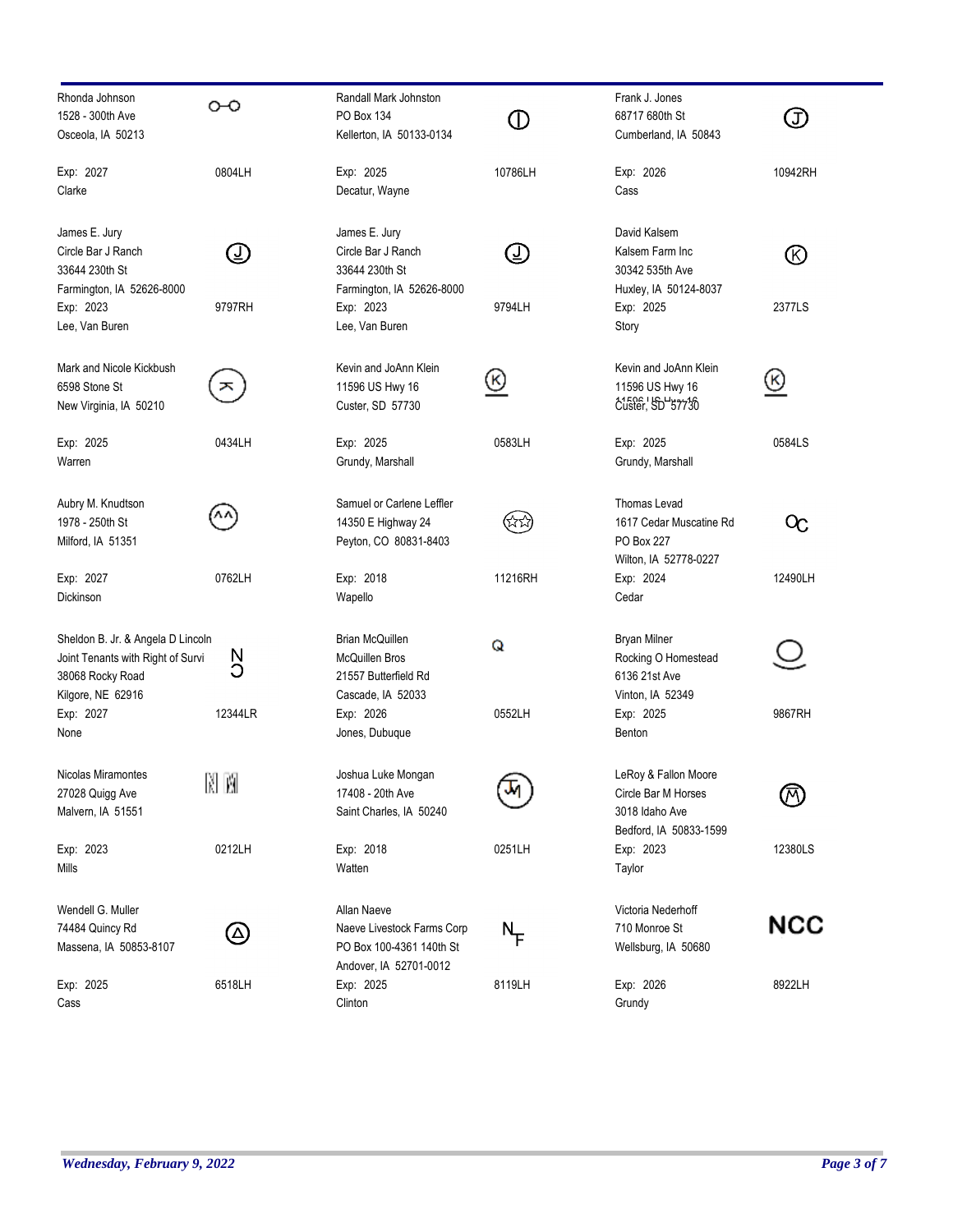| Brandon & Jackie Nelson                | м       | Brandon & Jackie                      |
|----------------------------------------|---------|---------------------------------------|
| Rocking N Ranch                        |         | Rocking N Ranch                       |
| 20761 330th Street<br>Minden, IA 51553 |         | 20761 330th Stree<br>Minden, IA 51553 |
| Exp: 2025                              | 8940RR  | Exp: 2025                             |
| Pottawattamie, Mills & Audubon         |         | Pottawattamie, Mi                     |
| Brandon & Jackie Nelson                |         | Brandon & Jackie                      |
| Rocking N Ranch                        |         | Rocking N Ranch                       |
| 20761 330th Street                     |         | 20761 330th Stree                     |
| Minden, IA 51553<br>Exp: 2025          | 8939RS  | Minden, IA 51553<br>Exp: 2025         |
|                                        |         | Pottawattamie, Mi                     |
| Kyle and Donna Newland                 |         | Bryan Newman                          |
| 3054 Rice Ave                          | N       | Newman Family F                       |
| Persia, IA 51563                       |         | 54012 Elrod Roac                      |
|                                        |         | Glenwood, IA 51                       |
| Exp: 2027<br>Harrison, Shelby          | 0777LH  | Exp: 2024<br><b>Mills</b>             |
| Adam Nihsen                            |         | Donald D. Nippert                     |
| 36758 Sumac Road                       |         | 1478 W Ave                            |
| Avoca, IA 51521                        |         | Villisca, IA 50864                    |
| Exp: 2025                              | 11461RH | Exp: 2024                             |
| Pottawattamie, Harrison & Shelby       |         | Adams, Montgom                        |
| Robert D. Nixon                        |         | Nodaway Valley I                      |
| 1987 330th Avenue                      | N       | c/o Todd Drake                        |
| Woodburn, IA 50275-8032                |         | 2320 Birch Ave                        |
| Exp: 2027                              | 10371RH | Nodaway, IA 508<br>Exp: 2023          |
| Clarke                                 |         | Adams, Montgome                       |
| <b>Is Noelck</b>                       |         | Nick and Erin Nov                     |
| Noelck Farms                           | ℕ       | 1658 140th St                         |
| 1418 - 170th St.                       |         | Lost Nation, IA 52                    |
| Hampton, IA 50441-7508                 |         |                                       |
| Exp: 2024<br>Butler, Franklin          | 12533LH | Exp: 2024<br>Clinton                  |
| Michael O'Keefe                        |         | Dale E & Connie (                     |
| 30606 Shamrock Ave                     |         | 3068 Quonset Ave                      |
| Kingsley, IA 51028-8577                |         | Rowley, IA 52329                      |
| Exp: 2024                              | 9270RH  | Exp: 2025                             |
| Plymouth                               |         | Buchanan                              |

| Brandon & Jackie Nelson<br>Rocking N Ranch<br>20761 330th Street                         | N         | Brandon & Jackie Nelson<br>Rockin N Ranch<br>20761 3330h Street                          | Ν.      |
|------------------------------------------------------------------------------------------|-----------|------------------------------------------------------------------------------------------|---------|
| Minden, IA 51553<br>Exp: 2025<br>Pottawattamie, Mills & Audubon                          | 8942RH    | Minden, IA 51553<br>Exp: 2025<br>Pottawattamie, Mills and Audubon                        | 8938LS  |
| Brandon & Jackie Nelson<br>Rocking N Ranch<br>20761 330th Street                         | м.        | Brandon & Jackie Nelson<br>Rockin N Ranch<br>20761 330th St                              |         |
| Minden, IA 51553<br>Exp: 2025<br>Pottawattamie, Mills, Audubon                           | 8937LR    | Minden, IA 51553<br>Exp: 2025<br>Pottawattamie, Mills, Audubon                           | 8936LH  |
| Bryan Newman<br>Newman Family Ranch<br>54012 Elrod Road<br>Glenwood, IA 51534            |           | James K. Nicholls<br>7375 185th PI<br>Carlisle, IA 50047-5330                            | 丛       |
| Exp: 2024<br>Mills                                                                       | 10311LH   | Exp: 2025<br>Warren                                                                      | 11989RR |
| Donald D. Nippert<br>1478 W Ave<br>Villisca, IA 50864-6913                               | N)        | Donald D. Nippert<br>1478 W Ave.<br>Villisca, IA 50864                                   | ≸       |
| Exp: 2024<br>Adams, Montgomery                                                           | 12069LH   | Exp: 2027<br>Page                                                                        | 0183LR  |
| Nodaway Valley Feeders LLC<br>c/o Todd Drake<br>2320 Birch Ave<br>Nodaway, IA 50857-7519 | /V        | Nodaway Valley Feeders LLC<br>c/o Todd Drake<br>2320 Birch Ave<br>Nodaway, IA 50857-7519 | ∆√      |
| Exp: 2023<br>Adams, Montgomery, Page, Ringgold, Taylor, Union                            | 12453LS   | Exp: 2023<br>Adams, Montgomery, Page, Ringgold, Taylor, Union                            | 12452LH |
| Nick and Erin Novak<br>1658 140th St<br>Lost Nation, IA 52254                            | N-I<br>IÑ | Tami R. Oestmann<br>PO Box 43<br>Panama, IA 51562                                        |         |
| Exp: 2024<br>Clinton                                                                     | 11599LH   | Exp: 2027<br>Shelby                                                                      | 12290LH |
| Dale E & Connie Oliphant<br>3068 Quonset Ave<br>Rowley, IA 52329-9780                    |           | Warren L. Oliver<br>2079 Hwy 127<br>Missouri Valley, IA 51555-8033                       | ပ္တ     |
| Exp: 2025<br>Buchanan                                                                    | 3351LH    | Exp: 2026<br>Harrison                                                                    | 8898LH  |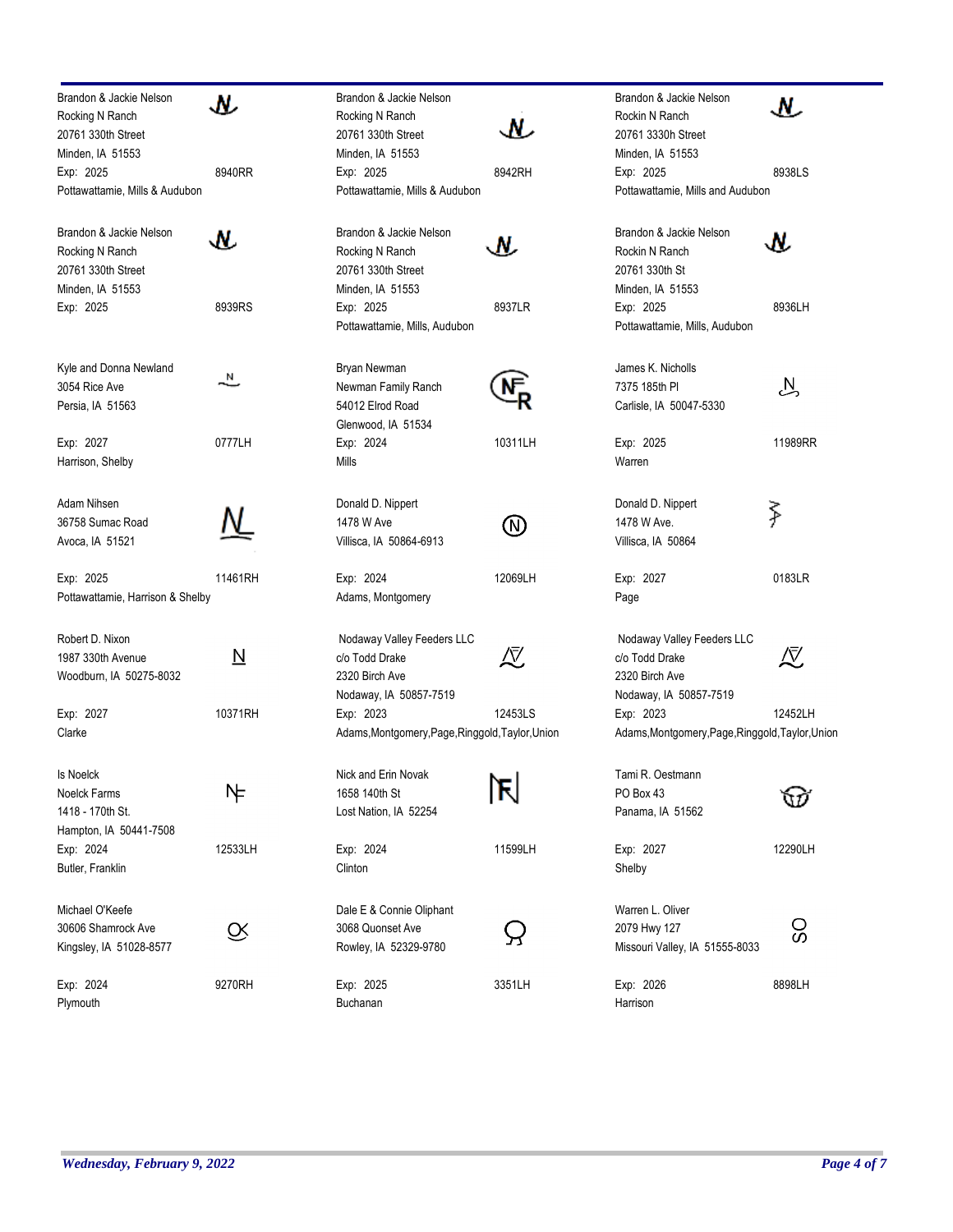| Dennis L. Oliver<br>1818 Laredo Avenue<br>Logan, IA 51546-6055 | $\circledB$    | Robert Opperman<br>5428 Depot Rd<br>Wadena, IA 52169-9627                       | 3)        | Michael E. Orman<br>23759 40th St<br>Blakesburg, IA 52536-8196                      | $0 + $  |
|----------------------------------------------------------------|----------------|---------------------------------------------------------------------------------|-----------|-------------------------------------------------------------------------------------|---------|
| Exp: 2027<br>Harrison                                          | 11123LH        | Exp: 2024<br>Fayette                                                            | 11578RH   | Exp: 2023<br>Wapello                                                                | 10462LH |
| Paul Ostring<br>247 10th Avenue<br>Cumming, IA 50061           | ℗              | Randy or Patti Oswald<br>3608 Eagle Ave<br>Hannlontown, IA 50444                | <b>OZ</b> | Jason Otto<br>Otto Cattle Company<br>6744 225th Street<br>Ocheydan, IA 51354        |         |
| Exp: 2005<br>Warren                                            | 0347LH         | Exp: 2023<br>Worth                                                              | 12366LH   | Exp: 2026<br>Osceola                                                                | 7525LH  |
| Hannah Peck<br>2705 Hwy 1<br>Birmingham, IA 52535              |                | Dan Pitts<br>923 570th St<br>Cherokee, IA 51012-7050                            | ℗         | Jan L. Poling<br>Broken Bit Ranch<br>13950 Jasmine Ave<br>Birmingham, IA 52535-8086 | ⊶0      |
| Exp: 2026<br>Jefferson                                         | 7727LH         | Exp: 2024<br>Cherokee                                                           | 11304LH   | Exp: 2026<br>Van Buren                                                              | 12204LH |
| Bruce A. Probasco<br>32762 610th Street<br>Moulton, IA 52572   | $\circledcirc$ | Merna Laurel Probasco<br>PO Box 78, 32762 610th St<br>Coatsville, MO 63535-0078 | P)        | Marvin R. Pruismann & Sons<br>3431 Fig Ave<br>Rock Valley, IA 51247-7411            | $\odot$ |
| Exp: 2025<br>Appanoose, Davis                                  | 0621RH         | Exp: 2015                                                                       | 11991RH   | Exp: 2025<br>Sioux, Plymouth                                                        | 4445LR  |
| Steven D. Queck<br>2799 295th St<br>Peru, IA 50222-8212        | Q,             | Long Ear Ranch<br>Ryan Anderson<br>24620 Hwy 2<br>Bloomfield, IA 52537          | ⊌         | Loran Recker<br>7795 30th Avenue<br>Norway, IA 52318                                | (R)     |
| Exp: 2024<br>Madison, Adair, Clarke                            | 10627LS        | Exp: 2025<br>Davis                                                              | 0578LH    | Exp: 2024<br>Benton                                                                 | 10280LH |
| Justin Robbins<br>904 Emerald Ave<br>Scranton, IA 51462        | НR             | Justin Robbins<br>904 Emerald Ave<br>Scranton, IA 51462                         | ĮЮ        | Petter and Libbey Schmitt<br>S43W38549 County Road D<br>Dousman, WI 53118           | ⊕       |
| Exp: 2023<br>Greene                                            | 0328LH         | Exp: 2023<br>Greene                                                             | 0329LS    | Exp: 2022<br>Louisa                                                                 | 0810LH  |
| Galen or Kimberly Schwartz<br>1629 75th<br>1620 75th 52257     |                | Galen or Kimberly Schwartz<br>1629 75th<br>Luzerne, IA 52257                    |           | Short Farms<br>Randy Short<br>2631 Garst St<br>Osceola, IA 50213-8345               | (∽)     |
| Exp: 2025<br>Linn                                              | 12049LS        | Exp: 2025<br>Linn                                                               | 12048RH   | Exp: 2025<br>Clarke                                                                 | 12568RH |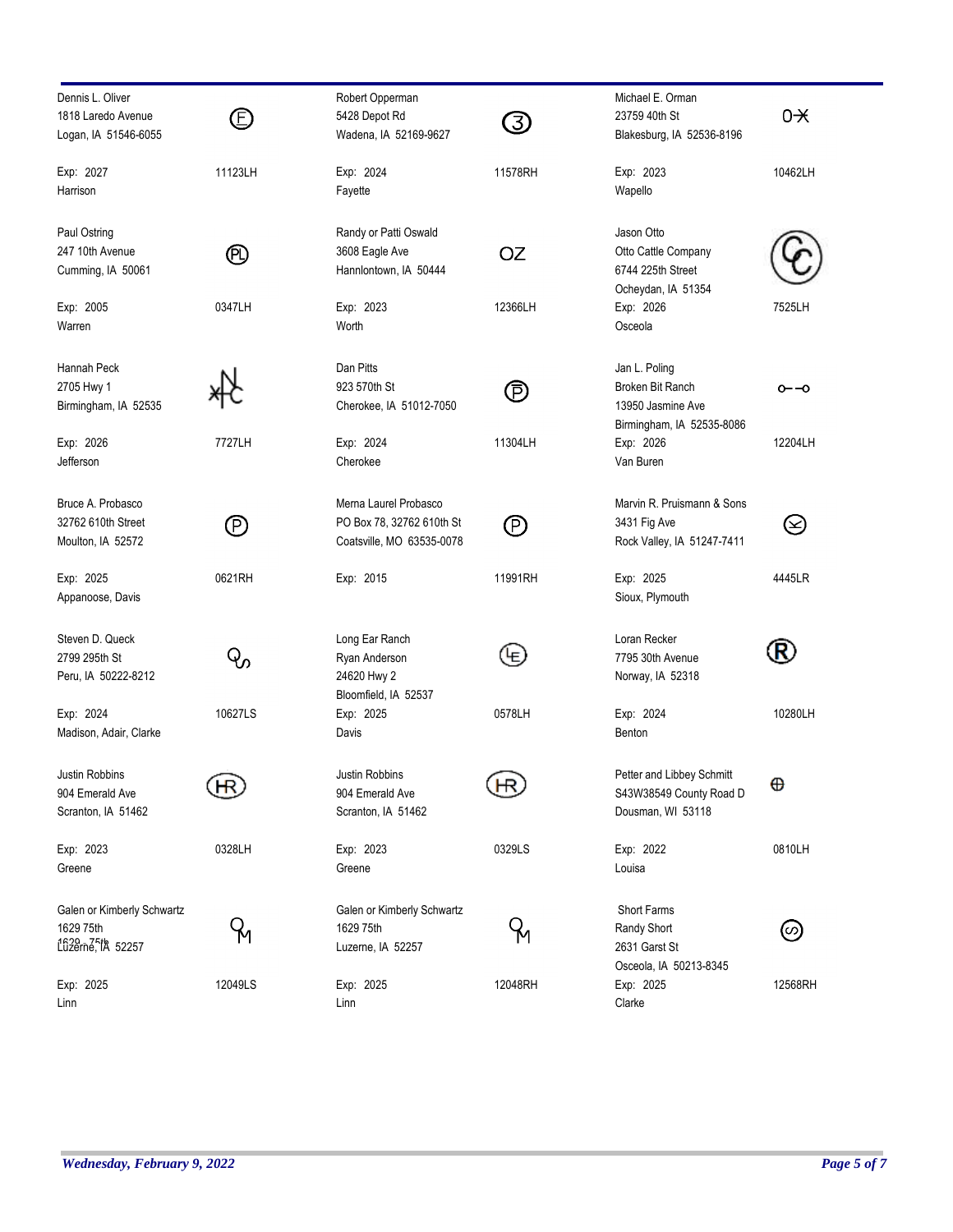| Arnola Siggelkow              |                | Nicholas C. Standley                  |                | <b>Tony Stearns</b>                   |                     |
|-------------------------------|----------------|---------------------------------------|----------------|---------------------------------------|---------------------|
| 10731 Fairbank Rd             | $\circledS$    | 2349 - 270th St                       |                | 1927 330th Ave                        | O                   |
| Fairbank, IA 50629-8017       |                | Greenfield, IA 50849                  |                | Woodburn, IA 50275-8032               |                     |
| Exp: 2025                     | 0899LR         | Exp: 2025                             | 0512LH         | Exp: 2022                             | 9625LR              |
| Black Hawk                    |                | Adair                                 |                | Clarke                                |                     |
| Jeffrey D. Stevenson          |                | Raymond & Shirley Storm               |                | Raymond & Shirley Storm               |                     |
| 33031 555th St                | (ဟ)            | 12426 410th St                        | (R)S)          | 12426 410th St                        | (R.S                |
| Moulton, IA 52572-8595        |                | Derby, IA 50068-8568                  |                | Derby, IA 50068-8568                  |                     |
| Exp: 2025                     | 12576RR        | Exp: 2024                             | 7936RS         | Exp: 2024                             | 7935RR              |
| Appanoose                     |                | Clarke, Decatur, Lucas, Wayne         |                | Clarke, Decatur, Lucas, Wayne         |                     |
| Raymond & Shirley Storm       |                | Raymond & Shirley Storm               |                | Raymond & Shirley Storm               |                     |
| 12426 410th St                | (RXS)          | 12426 410th St                        | $\mathbb{C}$ s | 12426 410th St                        | (R)s                |
| Derby, IA 50068-8568          |                | Derby, IA 50068-8568                  |                | Derby, IA 50068-8568                  |                     |
| Exp: 2024                     | 7934RH         | Exp: 2024                             | 7933LS         | Exp: 2024                             | 7932LR              |
| Clarke, Decatur, Lucas, Wayne |                | Clarke, Decatur, Lucas, Wayne         |                | Clarke, Decatur, Lucas, Wayne         |                     |
| Raymond & Shirley Storm       |                | Jeff L. Swartz                        |                | John Rauscher & Teri Droz             |                     |
| 12426 410th St                | (RXS)          | 612 Grant                             | ŵ              | 3109 W Grimes Ave                     |                     |
| Derby, IA 50068-8568          |                | Dexter, IA 50070                      |                | Fairfield, IA 52556                   |                     |
| Exp: 2024                     | 7931LH         | Exp: 2025                             | 0510LH         | Exp: 2018                             | 0316LS              |
| Clarke, Decatur, Lucas, Wayne |                | Dallas, Madison                       |                | Jefferson                             |                     |
| Adam & Kathy Thoreson         |                | David Moorehead Three Hills Rodeo Inc |                | David Morehead Three Hills Rodeo Inc  |                     |
| 3768 260th St                 |                | 1856 - 86th Ave                       |                | 18656 - 86th Ave                      |                     |
| Portsmouth, IA 51565          |                | Bernard, IA 52032                     |                | Bernard, IA 52032                     |                     |
| Exp: 2024                     | 9862LS         | Exp: 2027                             | 0220RR         | Exp: 2027                             | 0208RH              |
| Harrison                      |                | Jackson                               |                | Jackson                               |                     |
| Randall Toyne                 |                | Steven J. Underwood                   |                | Ray Vannausdle                        |                     |
| 1713 Vail Ave                 | $\blacksquare$ | 2846 550th Avenue                     | (U)            | Vannausdle Farms                      | Ð                   |
| Muscatine, IA 52761-9569      |                | Ringsted, IA 50578                    |                | 1667 V Ave<br>Villisca, IA 50864-6957 |                     |
| Exp: 2025                     | 12594RH        | Exp: 2025                             | 5025RH         | Exp: 2026                             | 12119LH             |
| Muscatine                     |                | Palo Alto                             |                | Montgomery                            |                     |
| Eric Vinton                   |                | Ronald Vlaming                        |                | Christopher G. Vondrak                |                     |
| 13116 R 57 Hwy                |                | 4980 - 100th Ave                      | OМ             | 31509 K18 S                           | $\overline{\omega}$ |
| Indianola, IA 50125           |                | Peterson, IA 51047                    |                | Sioux City, IA 51109-9003             |                     |
| Exp: 2024                     | 0375LH         | Exp: 2023                             | 0253LH         | Exp: 2027                             | 11709LH             |
| Warren                        |                | Clay, O'Brien                         |                | Plymouth                              |                     |